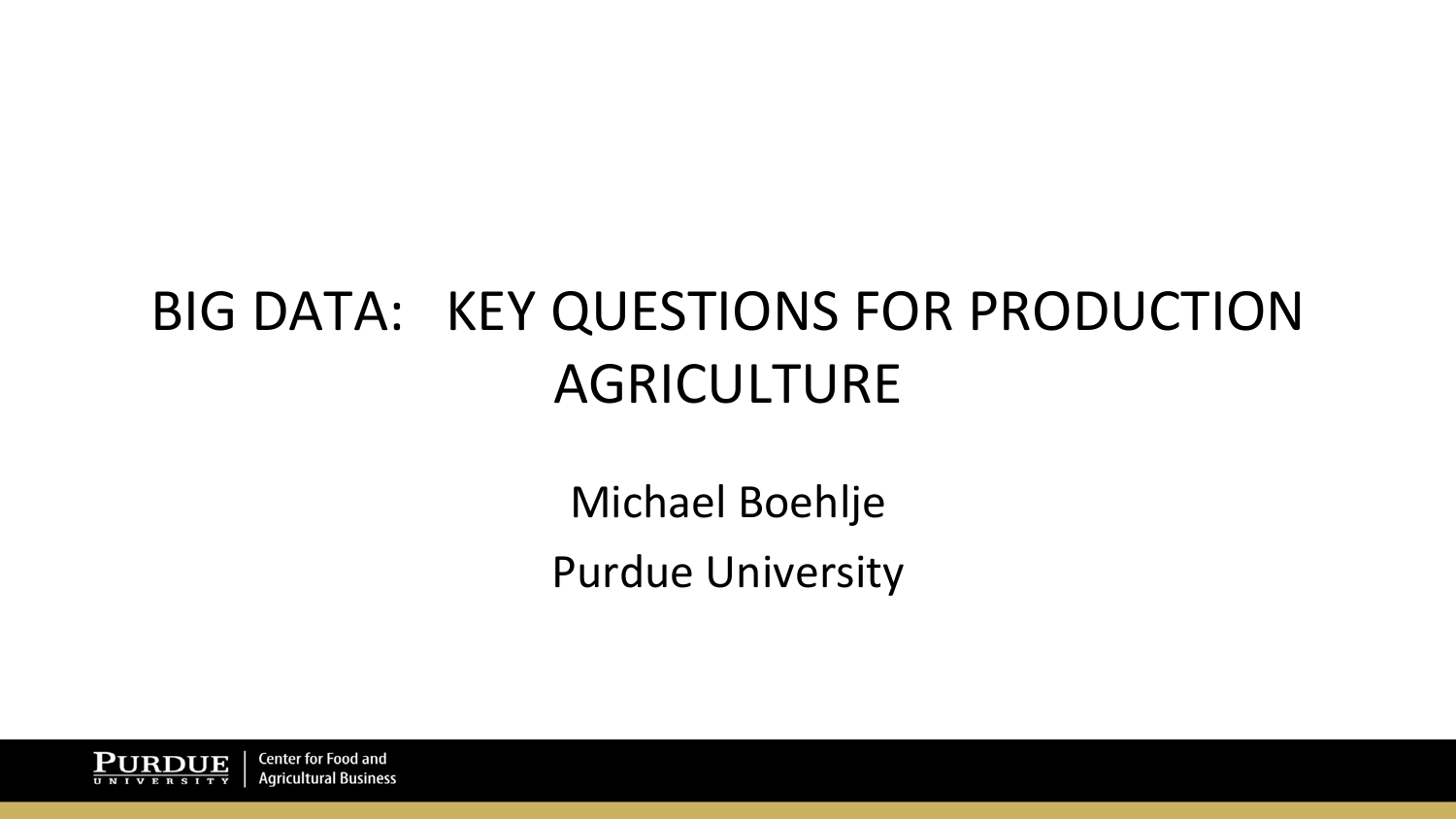### The Decision Framework



 $\underbrace{\textbf{P} \textbf{U} \textbf{R} \textbf{D} \textbf{U} \textbf{E}}_{U \textbf{N} \textbf{I} \textbf{V} \textbf{E} \textbf{R} \textbf{S} \textbf{I} \textbf{T} \textbf{Y}}$ **Center for Food and Agricultural Business**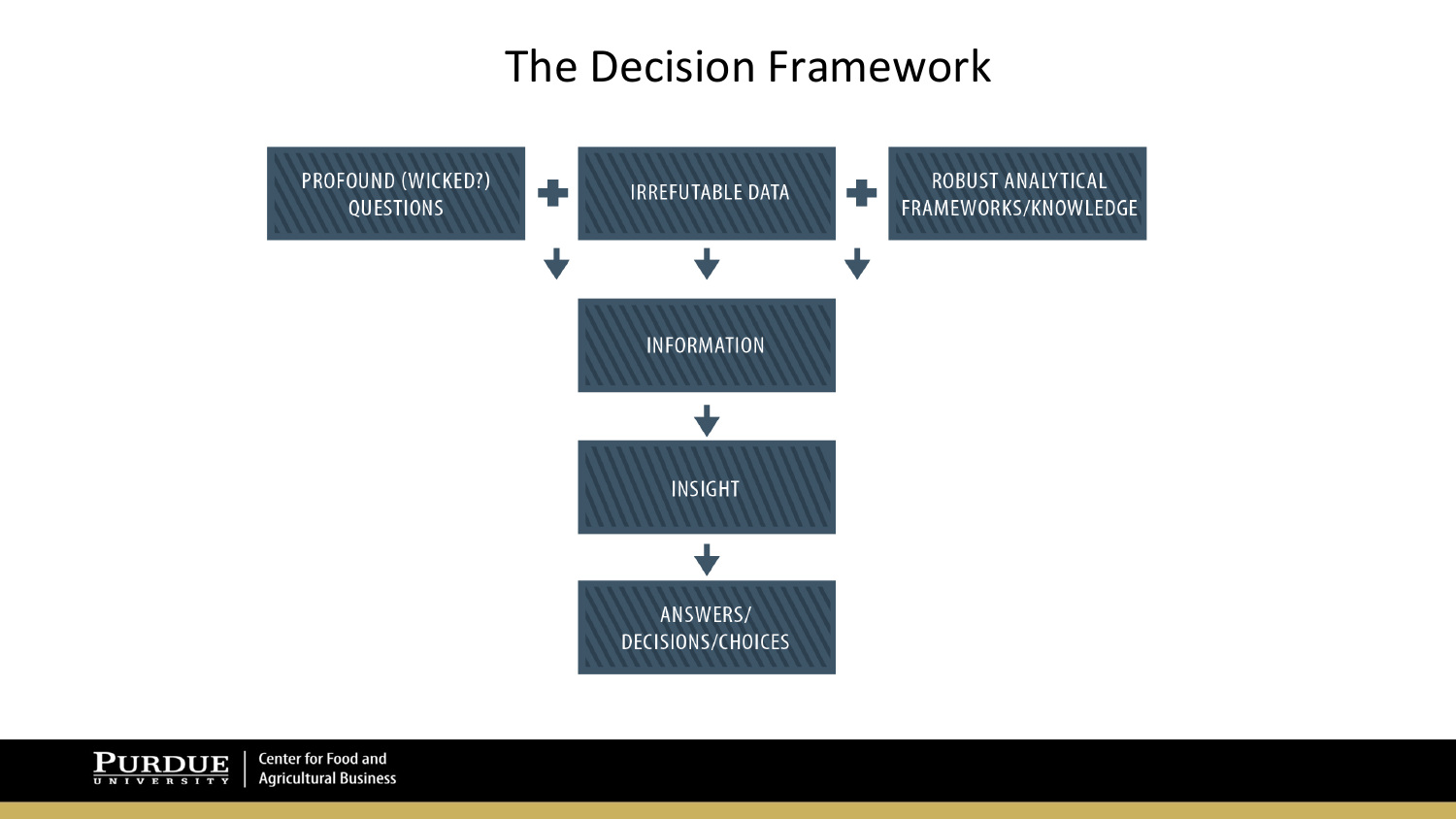# The Technologies of Biological Manufacturing

- 1. Biotechnology/nutritional technology to enhance plant/animal growth
- 2. Measuring/sensing technology to real-time measure and monitor the growth processes and impacts of drivers/determinants on growth
- 3. Process control technology to manage/intervene in enhancing/ controlling the growth process.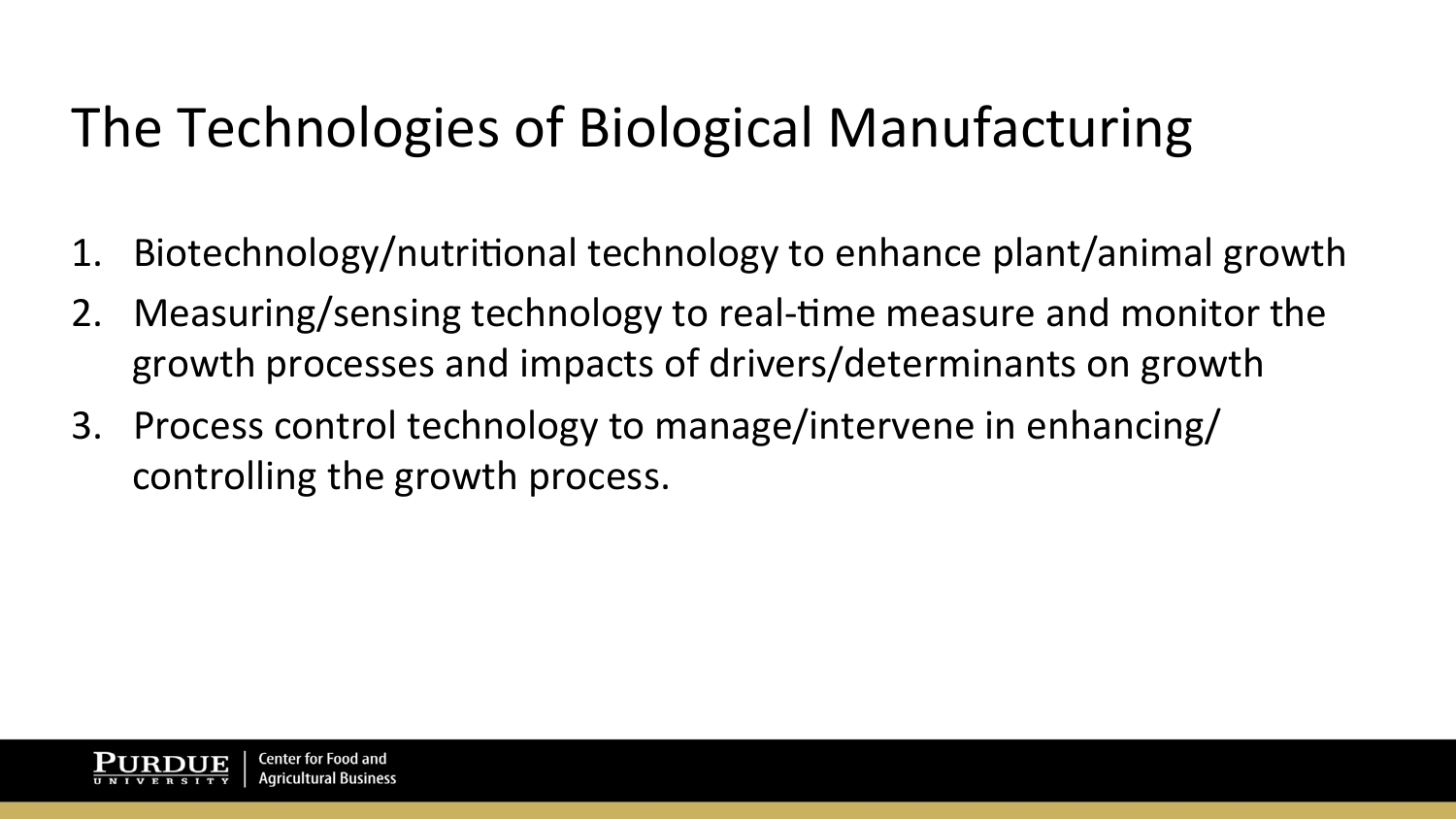

#### **BIOLOGICAL MANUFACTURING**

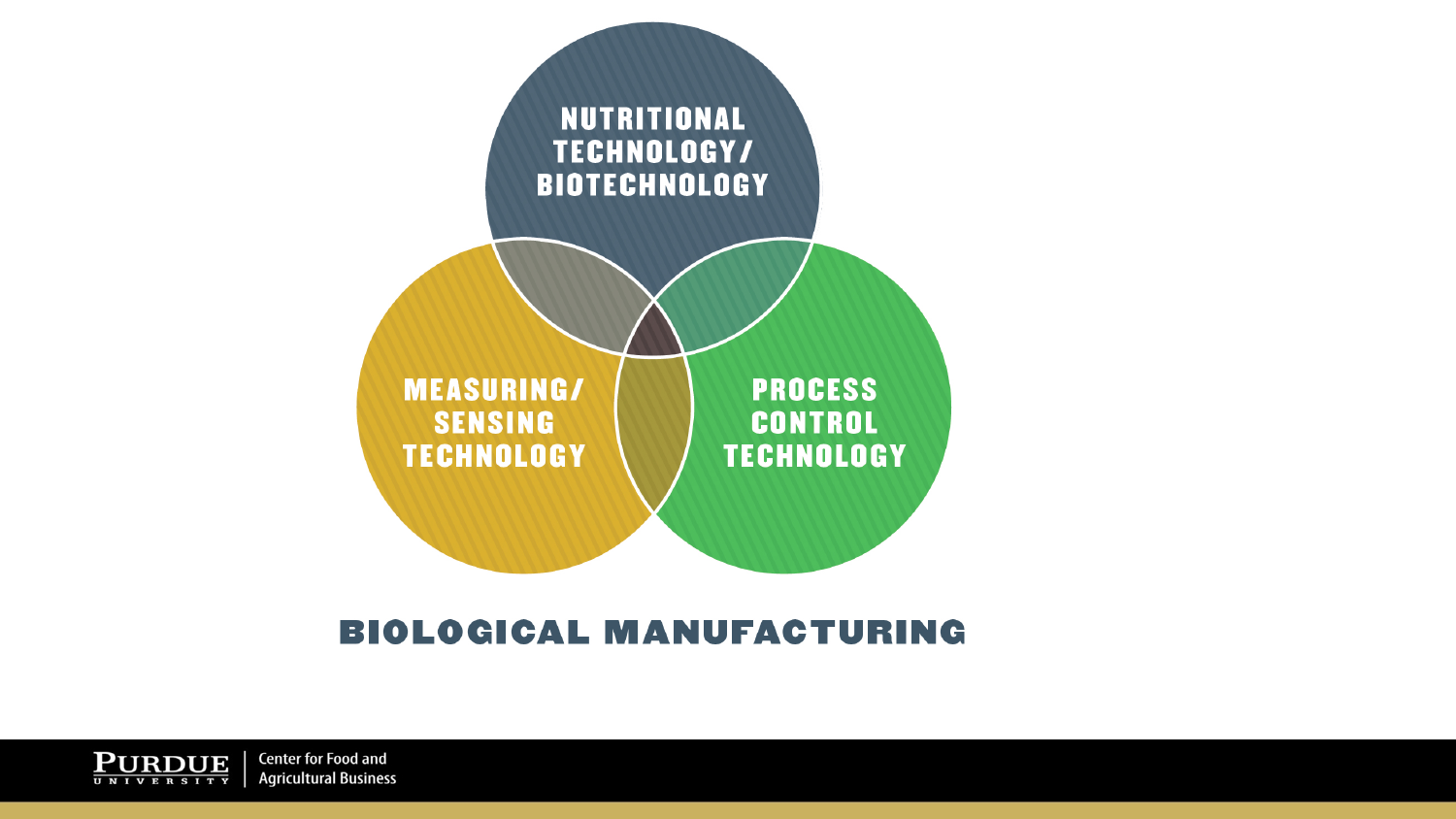## The Key Questions

- 1. What are the fundamental drivers/determinants/constraints of plant/ animal growth and what are the specific structure and parameters of the underlying growth model?
- 2. What are the alternative application/process control technologies that can be used to real-time manage/intervene to enhance/control the biological growth process?
- 3. What technologies are available to real-time measure/sense/monitor the growth process?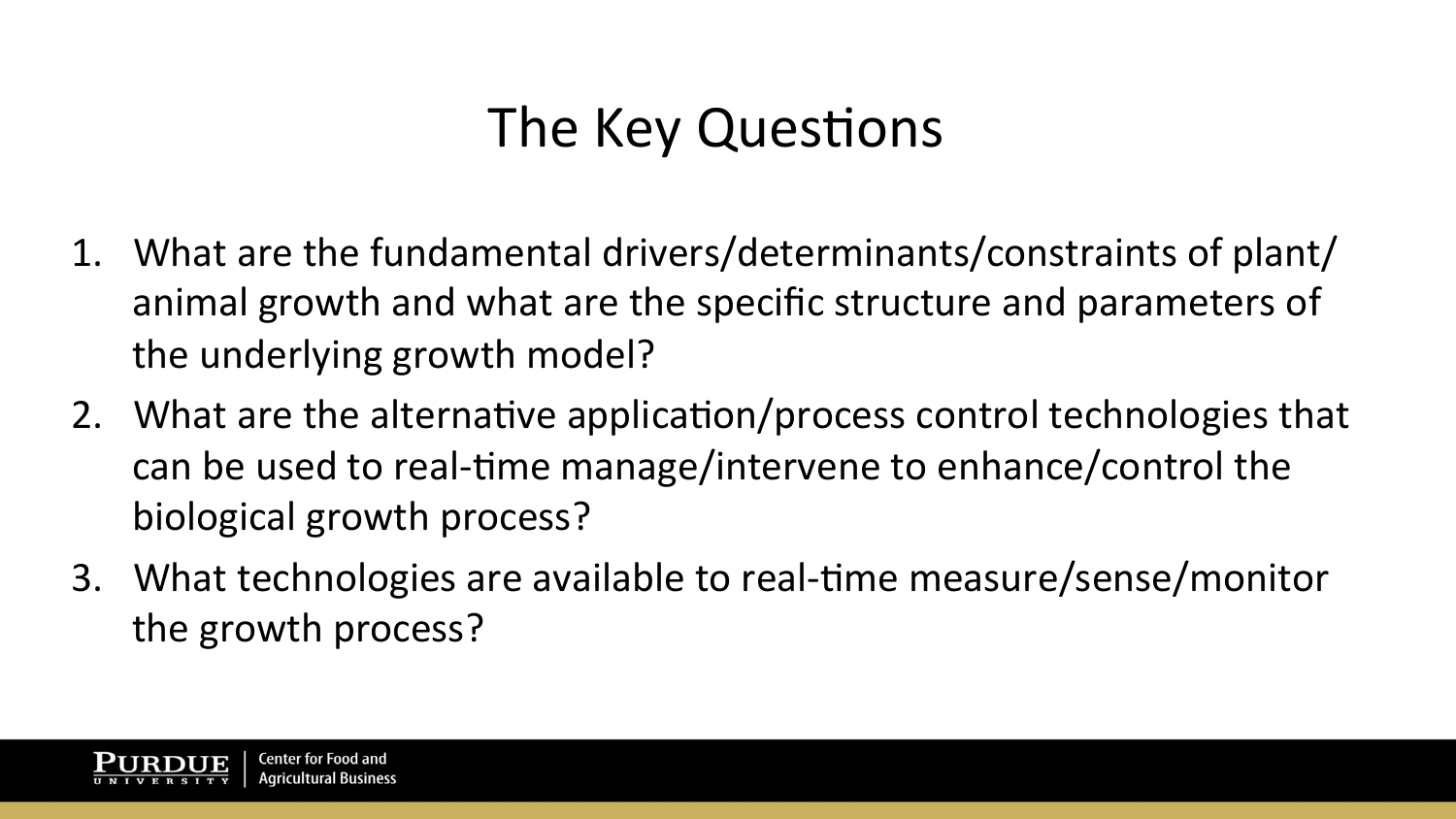- 4. How regularly and real-time can the growth conditions and the drivers/determinants/constraints on growth be measured?
- 5. What are the accuracy/measurement errors in measuring outputs(yield, production) and inputs(seed, nutrition, location/spatial, etc) in biological growth processes?
- 6. What are the characteristics of the output distributions (i.e. normal, skewed, etc.)?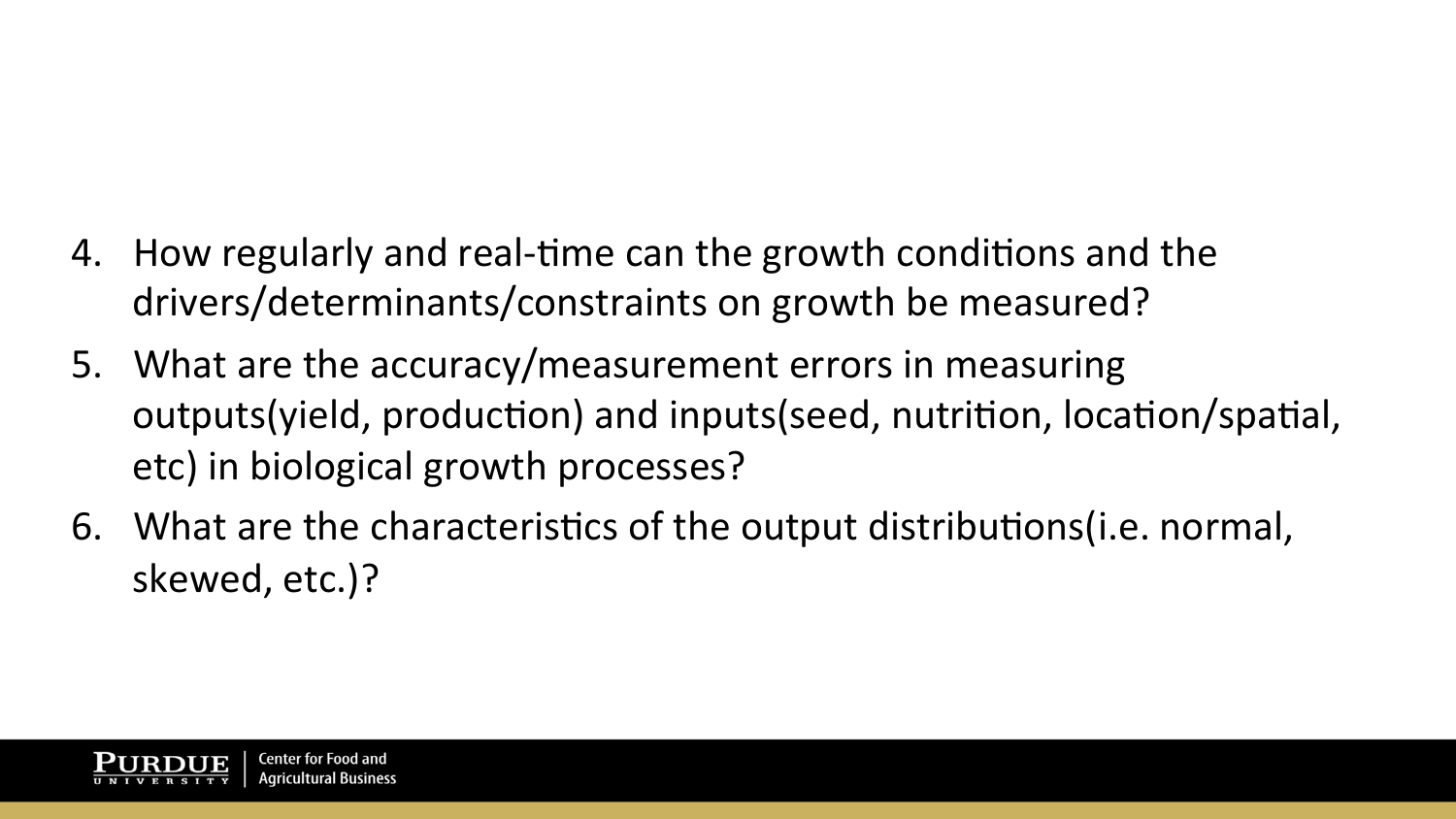- 7. What are the errors/accuracy in "application" technology(seed and fertilizer placement, spray patterns and dosage, tank or batch composition and concentration, etc.)?
- 8. What data aggregation/sharing is needed to obtain essential insights at the appropriate level of granularity given the long cycle-time in biological manufacturing?
- 9. What information insights are useful/essential to supply chain partners(buyers and suppliers) to increase producer efficiency/ profitability and reduce their risks?